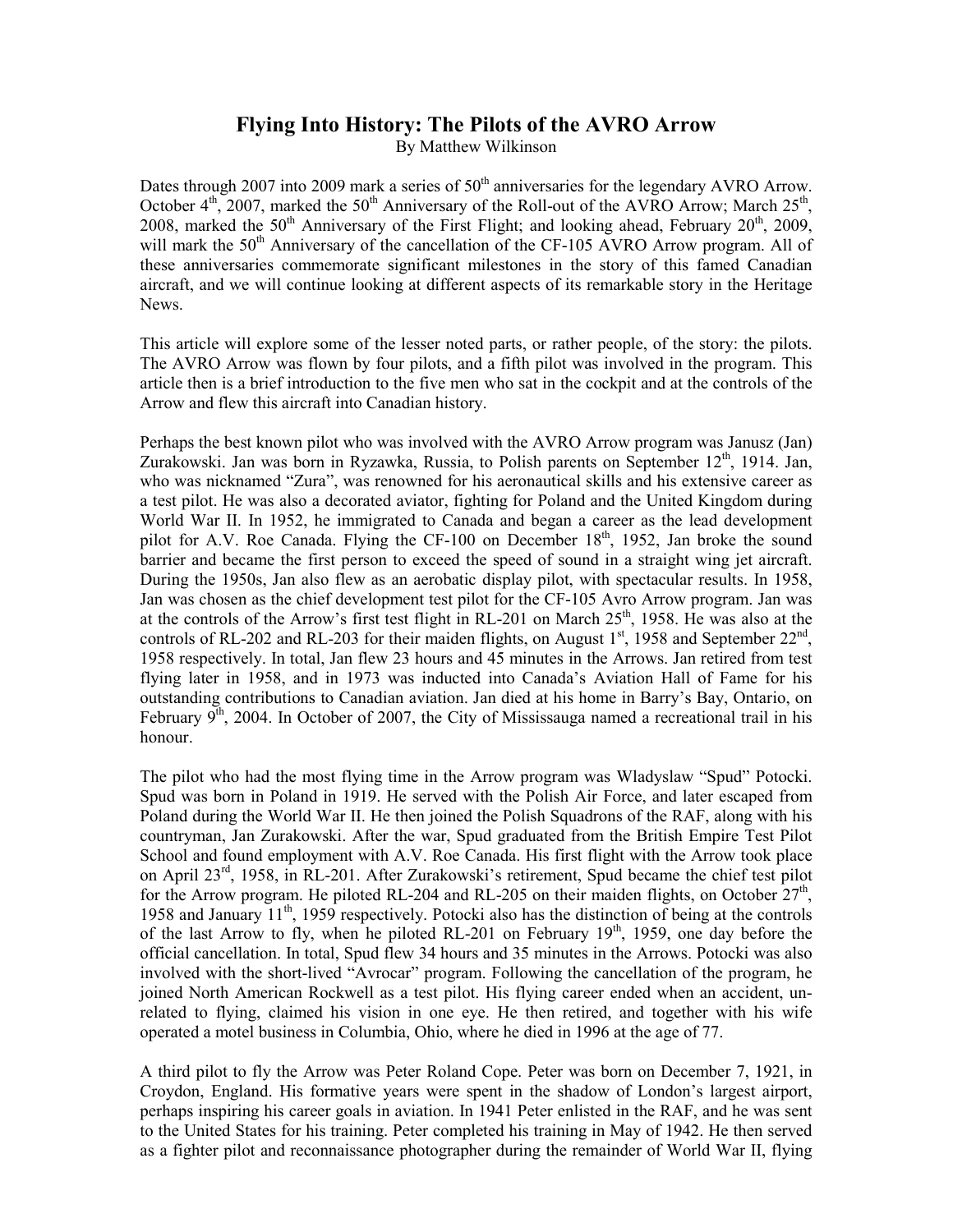North American P-51s, Hawker Tempests, de Havilland Mosquitoes, and a variety of other planes. In 1949, Peter resigned from the RAF and became a test pilot with Armstrong Whitworth Aircraft. During his career, Peter reportedly flew 103 different types of aircraft. On February  $2<sup>nd</sup>$ , 1950 Peter was inducted into the Guild of Air Pilots and Air Navigators of the British Empire. Peter was hired as a test pilot by A.V. Roe Canada in 1951, following the tragic deaths of Bill Waterton and Bruce Warren, test pilots in the XC-100 program who were killed in a crash. Peter became was a test pilot with the CF-100 AVRO "Canuck", and became one of the key participants in making modifications to the aircraft that would lead to its success. In addition to his work with the CF-100, Peter also became involved with the CF-105 Arrow, and recalled the most exciting flight of his career was his first flight in the Arrow, which took place on October  $3<sup>rd</sup>$ , 1958, in RL-202. In connection with both the CF-100 and CF-105 programs, Peter was heavily involved with the testing of weapons systems throughout the 1950s. He was also the only pilot to land an Arrow away from the Malton Airport, when he landed RL-204 at Trenton on February 2<sup>nd</sup>, 1959. Peter flew a total of five times in the Arrows, in RL-202, RL-203 and RL-204. He amassed 5 hours and 25 minutes of flying time in the Arrows. In a CBC documentary on the Arrow, Peter commented that "it was a phenomenal performing aircraft; our performance boys thought we might get Mach 1.6 out of it yet we flew it to nearly Mach 2. With the Iroquois engine we were talking about a 2.3 or 2.4 Mach number potential. There wasn't a single plane flying at the time that could come anywhere near to touching that aeroplane. Boy, the day I saw them take the torches to those planes was the nearest I've come to shedding a tear over an aeroplane." After the Arrow cancellation he joined Boeing in Seattle, Washington. Peter retired in 1986 and lived in Washington State, after an outstanding career in aviation. He passed away in April of 2005.

The fourth, last, and only Canadian-born pilot to fly the AVRO Arrow was Flight Lieutenant Jack Woodman from the RCAF. Jack was born on May 14, 1925, in Saskatoon, Saskatchewan. After graduating high school Jack joined the RCAF, where he was trained as an aerial gunner, and later served as an aerial gunner in World War II. During the war he completed 23 combat missions in Halifax and Lancaster bombers. After the war, Jack attended the University of Saskatchewan, and later rejoined the RCAF in the pilot training program. He became Canada's representative to the Empire Test Pilot's School in England, where he tested a variety of aircraft, including the Vampire, Lancaster, Otter and Chipmunk. Jack also flew the CF-100 in 1955 at the Paris Air Show. He has the distinction of being the only active military pilot to fly the Arrow. Woodman flew six times in the Arrows, for a total of 6 hours and 45 minutes of flying time. After the cancellation of the program, Jack was transferred by the RCAF to California in 1960, where he worked as the project pilot for Lockheed (formerly the Lougheed Aircraft Manufacturing Company). Jack passed away from cancer on May  $16<sup>th</sup>$ , 1967. Following his death, he was inducted into the Canadian Aviation Hall of Fame.

The fifth pilot who was associated with Arrow program was Lorne Ursel. Lorne never had the opportunity to fly in the Arrow. He taxied in the Arrow twice, and was first recalled because of a mechanical problem, and the second time was recalled due to the cancellation of the program. The legend is that Lorne was in the process of taxiing down the runway on February  $20<sup>th</sup>$ , 1959, when notice of the cancellation was received by A.V. Roe. Lorne was immediately recalled and his flight plans cancelled. Lorne never did get the opportunity to fly the Arrow.

Despite the cancellation of the CF-105 program, it was these pilots who played an instrumental role in introducing Canadians and the world to the AVRO Arrow, and stretching the wings of this remarkable aircraft, if even for a short period of time.

Sources: Heritage Mississauga Files "Arrow" by Richard Organ, et al. Published by Boston Mills Press, 1980